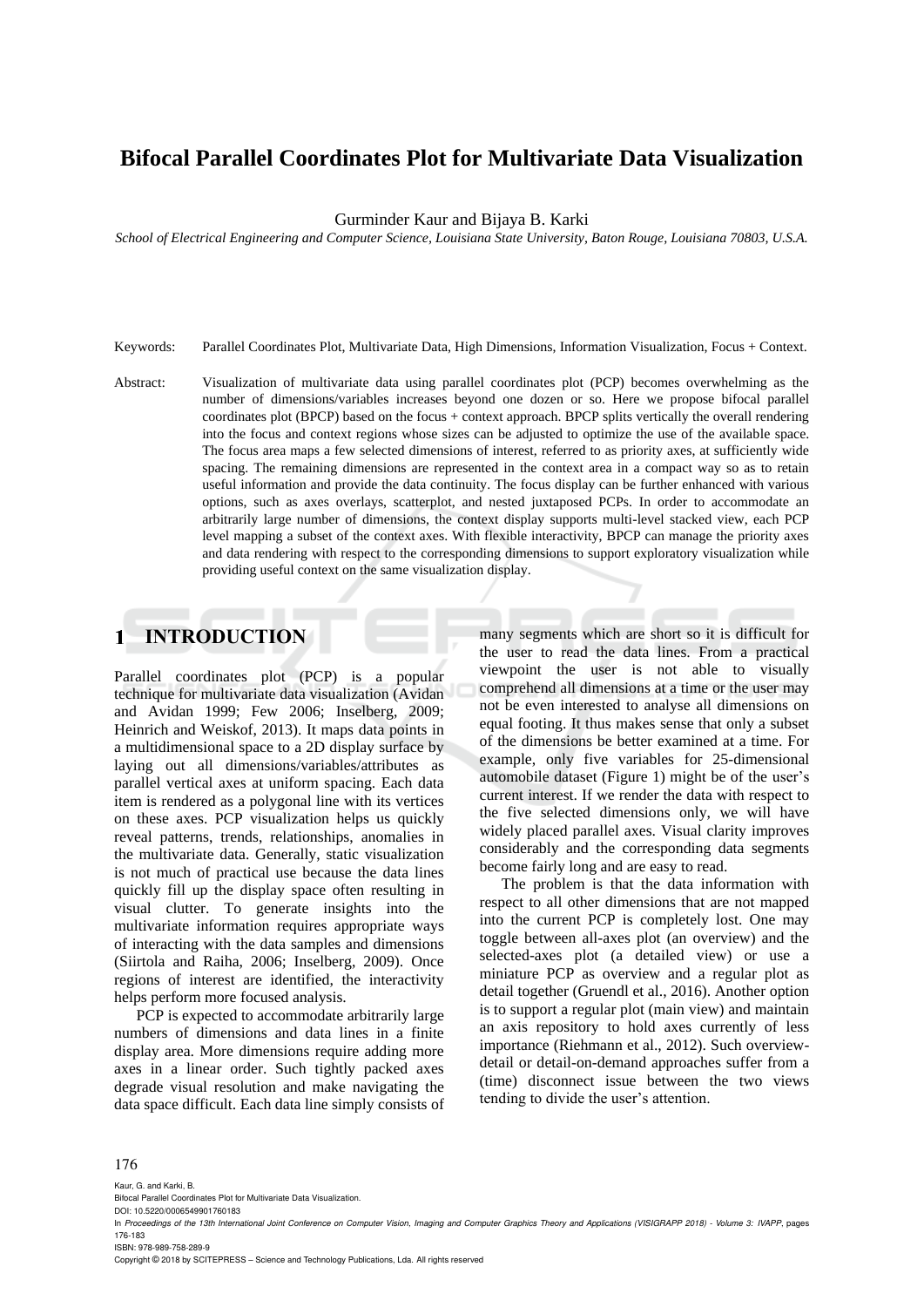

Figure 1: Parallel coordinates plot of 25-dimensional automobile data. Five axes representing *origin, weight, horsepower, city mpg* and *price* are widely spaced in the left half space (focus display) and the remaining axes are squeezed in the right half space (context display).

In this paper, we propose bifocal parallel coordinates plot (BPCP) based on the focus + context approach (Spence and Apperley, 2013). BPCP represents the parallel axes corresponding to a few priority dimensions at sufficiently wide spacing and maps the remaining dimensions in a compact way (Figure 1). It renders data line segments with respect to the selected dimensions at high visual resolution (providing a focus view which can be further enhanced using available extra space) while retaining at the same time the information with respect to all other dimensions for context. The aim is to produce a good visualization by effectively using a finite display without much losing valuable information. The focus + context approach was previously applied in parallel coordinates for highlighting certain axes groups (Brodbeck and Girardin, 2003) and data clusters (Novotny and Hauser, 2006). Our work is expected to serve as a systematic bifocal presentation of parallel coordinates. We present a novel design of the proposed BPCP method to effectively split the total parallel coordinates plot area into two parts. We then explore various ways of enriching data visualization in the "focus" part and also the ways of simplifying rendering in the "context" part.

#### **RELATED WORK**  $\mathbf{2}$

Parallel coordinates plot has been a subject of extensive investigation due to its applications in visualization of multivariate data and highdimensional geometry. PCP helps discover the multivariate relations by transforming the problem into 2D pattern recognition problem involving 2*<sup>n</sup>* subsets, and also has relative merits for tasks like clustering and outlier detection (Inselberg, 1997; Zhou et al., 2008). Due to the visual clutter caused

by over-plotting of data polylines and closely spaced coordinate axes, PCP visualization may be confusing and even intimidating at first, but with interactivity it can actually be very approachable.

When the number of dimensions (*k*) increases, the axes arrangement is crucial for finding and understanding complex multivariate relations. To compare different variables side-by-side requires the reorder of axes and the trial of multiple arrangements. For instance, the parallel coordinates matrix plot (Heinrich et al., 2012) shows all layouts simultaneously. A good axes order can be found using the contribution- and similarity-based reordering methods (Lu et al., 2016; Peltonen and Lin, 2017). If *k* is large, only a subset of important axes can be included in the main PCP view (Riehmann et al., 2012; Gruendl et al., 2016).

Dimension spacing which is the gap between adjacent axes is also important. The default spacing is chosen to be uniform. The dimensions are not equivalent to each other, and one way of conveying this information is to vary dimension spacing (Yang et al., 2003). For instance, similar dimensions are mapped closer than the unrelated dimensions. Extra space between the adjacent axes allows the user to explore the pattern in detail. Horizontal zooming in/out and panning or distortion can be used to adjust the spacing of the concerned axes or to even collapse a group of axes (Brodbeck and Girardin, 2003). Specifying such local changes is difficult because of narrow axial spacing when *k* becomes large.

One or more polylines to emphasize the selected data samples can be highlighted with the rest still in the background. Data lines can be pinched from the above and below so that they are picked up (Inselberg, 2009). Alternatively, a subset of data items is selected by means of brush. Axis-aligned brush picks a range on an axis corresponding to an interval on the respective dimension in the data domain (Turkey et al., 2011). Visual clutter can be reduced by data filtering or clustering so as to reveal patterns and anomalies (Fua et al., 1999; Peng et al., 2004; Zhou et al., 2008).

With increasing *k*, various tasks related to dimension management and interacting with data samples become impractical at some point both effectiveness- and performance-wise. Inselberg (2009) has questioned the number of dimensions PCP can handle. The answer is not "many" on a single display. It is not possible to map a large number of dimensions at the same time without cluttering the display. Reduction techniques like principal component analysis and multidimensional scaling condense many dimensions to a few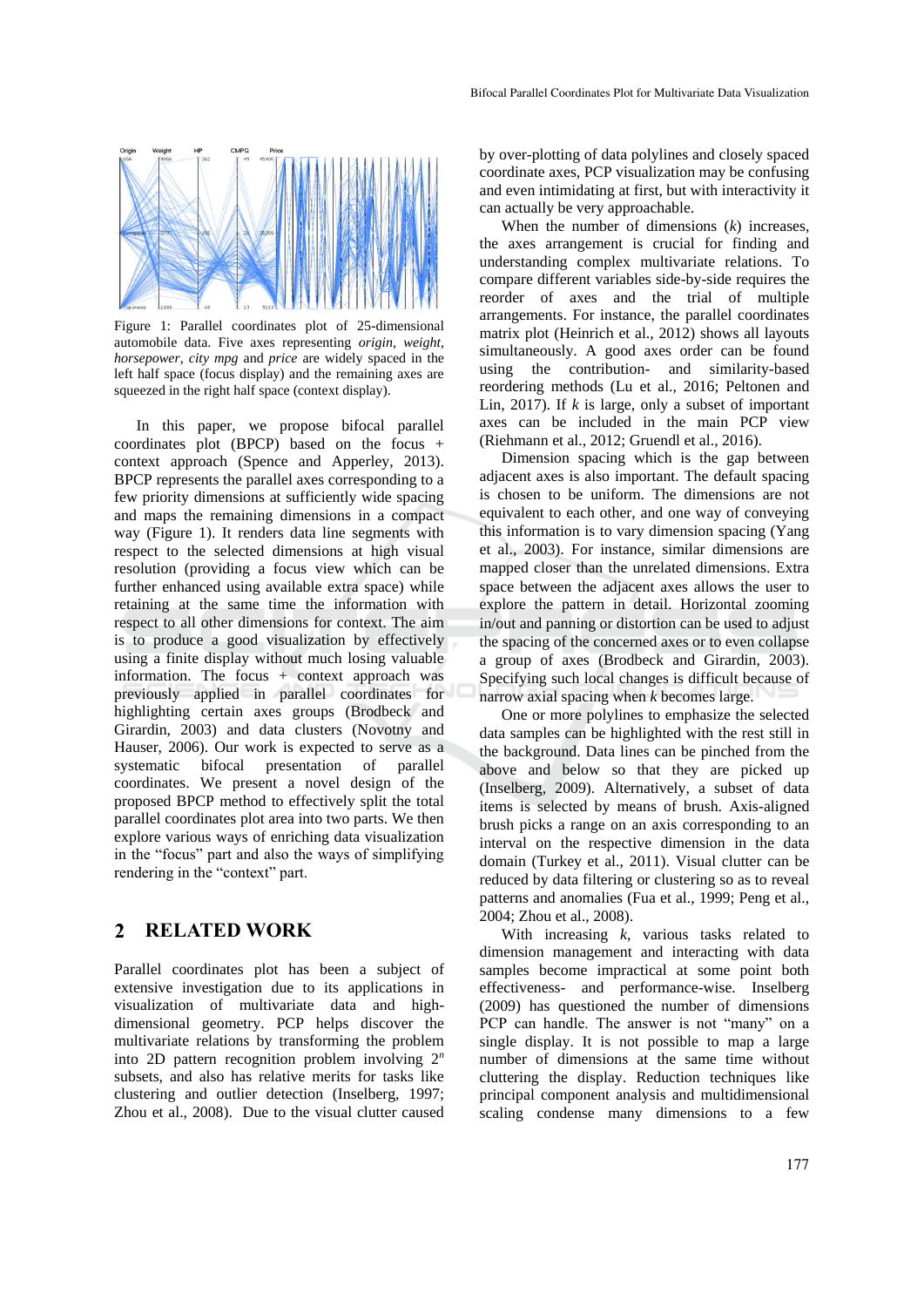dimensions (Jolliffe, 1986; Mead, 1992). Similar dimensions may be grouped together and mapped as closely-spaced axes or even as a single representative axis. A more direct solution is dimension filtering, which is to eliminate the repetitive variables or remove unimportant axes (Yang et al., 2003).

Our proposed bifocal PCP technique exploits several of the above-mentioned ideas for its design and effectiveness for multivariate data visualization. Both "focus" and "context" display areas can support various ways of interacting with the axes and data samples. Our tests used the automobile dataset (25 variables and 200 observations) and the cardiac arrhythmia medical dataset (280 variables of which are 130 used here, and 452 records) available from the UCI machine learning repository (http://archive.ics.uci.edu/ml).

#### **DESIGN OF BIFOCAL PCP** 3

In parallel coordinates plot, all dimensions (variables) are laid out as vertical axes at uniform spacing. If *k* dimensions are mapped on the display surface of width *X* and height *Y*, the axial spacing is given by  $\Delta X = X/(k-1)$ . If *k* increases, the axes are packed more compactly so as to fit all of them within a given finite area. In the proposed bifocal parallel coordinates plot (BPCP), the overall display is vertically split into two regions corresponding to "focus" and "context", which use different axial spacing (Figure 1). It thus applies a one-dimensional focus + context across the axis dimension (i.e., in the horizontal direction). The focus region maps a few axes of interest at wider interval than the average  $\Delta X$ enabling a detailed view of the data with respect to the corresponding dimensions. On the other hand, the context region accommodates all remaining axes by packing them tightly to retain full information about the data as much as possible. To explain the design of the proposed BPCP, we consider three parameters as follows:

### **3.1 Focus Area**

The total display area spanned by parallel coordinates and data lines is usually extended horizontally more than vertically, i.e.,  $X > Y$ . For a large number of dimensions, it makes sense to consider the total parallel coordinates plot width of  $X = 2Y$  (Figure 2). The 2:1 display area can use the horizontal spread of the computer screen fully for

PCP while leaving extra space in the vertical direction for displaying axes labels, user controls, and other features. When the display region is divided into the focus and context parts, the questions arise about their sizes and locations. The default option is to have each part as a square (Figure 2, middle) such that  $X_F = Y$  (focus width) and  $X_C = Y$  (context width). To accommodate more dimensions in the focus area, we need to increase its width. There is a limitation because the remaining axes must be mapped as well. We limit the horizontal spread of the focus area to the threefourth of total display width  $(X_F = 1.5Y)$  so the minimum context area width is 0.5*Y*.



Figure 2: Axes layout of BPCP in a display area of width *X* and height *Y*. *Top:* All *k* axes are placed at equal spacing. *Middle:* The plot consists of two equal parts: the focus part showing three axes and the context part showing remaining *k*-3 axes. *Bottom:* The focus area maps seven axes. Three orientation cases (low, mid and high tilt angles with the horizontal direction) of data line segment

The left position of the focus area with the context area on the right as shown in Figures 1 and 2

between the adjacent axes are shown.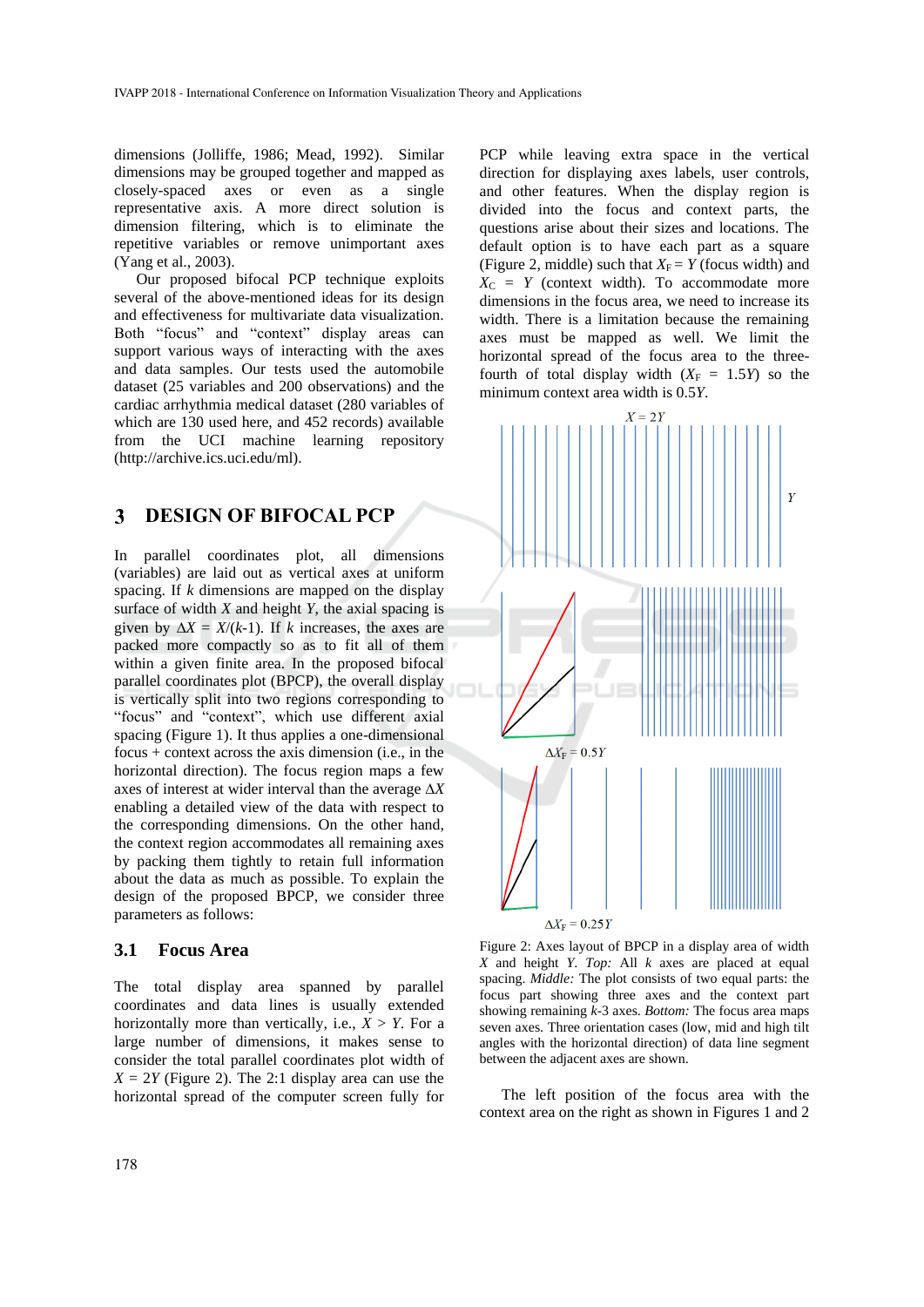perhaps works well. Another option is to focus symmetrically about the centre so that its left and right sides together provide the context display. Moreover, the focus region can be allowed to glide along the horizontal direction to any position in an interactive manner, and the affected axes and data lines need to be redrawn accordingly (Brodbeck and Girardin, 2003).

# **3.2 Priority Axes**

The dimensions which are represented in the focu*s* display with wider spacing than the average spacing are referred to as priority (focus) axes. We need, at least, two priority axes to focus on so that the lines joining the data values on the corresponding variables can be drawn with better visual resolution and the relationships can be explored in detail. Practically it makes more sense to have three priority axes (Figure 2, middle). We can explore the relationships of a central axis with two other axes, one on the left and one on the right and then provide a flexible option of making one of three axes the central axis. The maximum number of the priority axes, however, can vary depending on the focus display and the total number of dimensions, but it must be kept small. The priority axes can be selected<br>manually by the user as important manually by the user as important dimensions/variables/attributes. Or, they can be automatically found based on some measures, for instance, as highly correlated dimensions using Pearson correlation. The priority axes can be manipulated interactively by adding to and deleting the axis from the focus display.

### **3.3 Axes Spacing**

It is important that the parallel axes be laid out in the focus region sufficiently wide from each other. The data polygonal lines consist of segments between successive adjacent axes. The visual impression of these data lines depends on various angles the component segments make while moving from left to right. Generally, a unity slope (that is, angle  $45^\circ$ with the horizontal direction) of a line is considered to give the best visual representation (von Huhn, 1931). Obviously, the unity slope is unachievable for all data line segments. The lines connecting the opposite ends of the adjacent axes make tilt angles of  $\pm 45^\circ$  and cross each other at 90 $^\circ$  if the horizontal gap between the axes is equal to the axis length (i.e., the vertical plot extent). We have  $\Delta X_F = Y$ , which should be taken as the widest gap as it is the case with focus width of *Y* for two priority axes.

However, it makes more sense to consider 45° tilt angle for average situations where the difference between the data marks on two adjacent axes is equal to the half of the axis length (Figure 2, middle). We have  $\Delta X_F = 0.5Y$ , which is the case with focus width of *Y* for three priority axes. The data lines between two successive axes make tilt angles in the range  $0^{\circ}$  (when the lines connect the data marks at the same height) to  $\pm 63.4^{\circ}$  (when the lines connect the opposite ends of the axes).

One issue still is that the line segments for small differences in the data marks between two adjacent axes appear almost horizontal. Further decreasing the dimension spacing can increase such low-angle tilts. For  $\Delta X_F = 0.25Y$ , the lines connecting the opposite ends of the axes make  $\pm 76^\circ$  so the angle of extreme line crossing becomes 28°, which is visually discernable. Assuming 0.25*Y* as the minimum axial spacing for the largest focus display width of  $X_F =$ 1.5*Y* (Figure 2, bottom), the maximum number of the priority axes we should allow is given by  $k_F = 1+$  $X_F/\Delta X_F = 7$ . The maximum seven dimensions to focus on make sense with the general notion that parallel coordinates plot is the most effective for the datasets with fewer than one dozen dimensions (Inselberg, 1997; Few 2006).

The focus axial spacing  $(\Delta X_F)$  is the main parameter controlling the design of the proposed BPCP. As discussed above, we recommend that the gap between adjacent focus axes be between 0.25*Y* and *Y*, where *Y* is the vertical display extent (height) set for the overall plot. A spacing value outside this range either results in very closely packed axes or very wide focus coverage. Our design strictly imposes the focus axial spacing range. It then constrains the number of the priority dimensions  $(k_F)$ between 2 and 7. Finally, it adjusts the focus display width  $(X_F)$  between 0.25Y (when  $\Delta X_F = Y$  for two priority axes) to 1.5*Y* (when  $\Delta X_F = 0.25Y$  for seven priority axes) for the 2:1 display. If the number of dimensions is very large, we need a wider plot. We set  $X = 3Y$  when *k* is greater than 31, but the average spacing is still less than one tenth of the vertical extent. For the minimum focus axes spacing (0.25*Y*), we can now map up to nine priority axes supporting the widest focus display of 2*Y*.

The above design is such that bifocal parallel coordinates plot is ineffective when *k* is less than four for the 2:1 display. For *k* between four and nine, the focus area with only axial spacing greater than the average  $\Delta X$  can be supported. For  $k > 9$ , the average axial spacing is smaller than 0.25*Y* and the full range of  $\Delta X_F$  values can be exploited. This is the situation with the number of dimensions greater than 13 for the 3:1 display.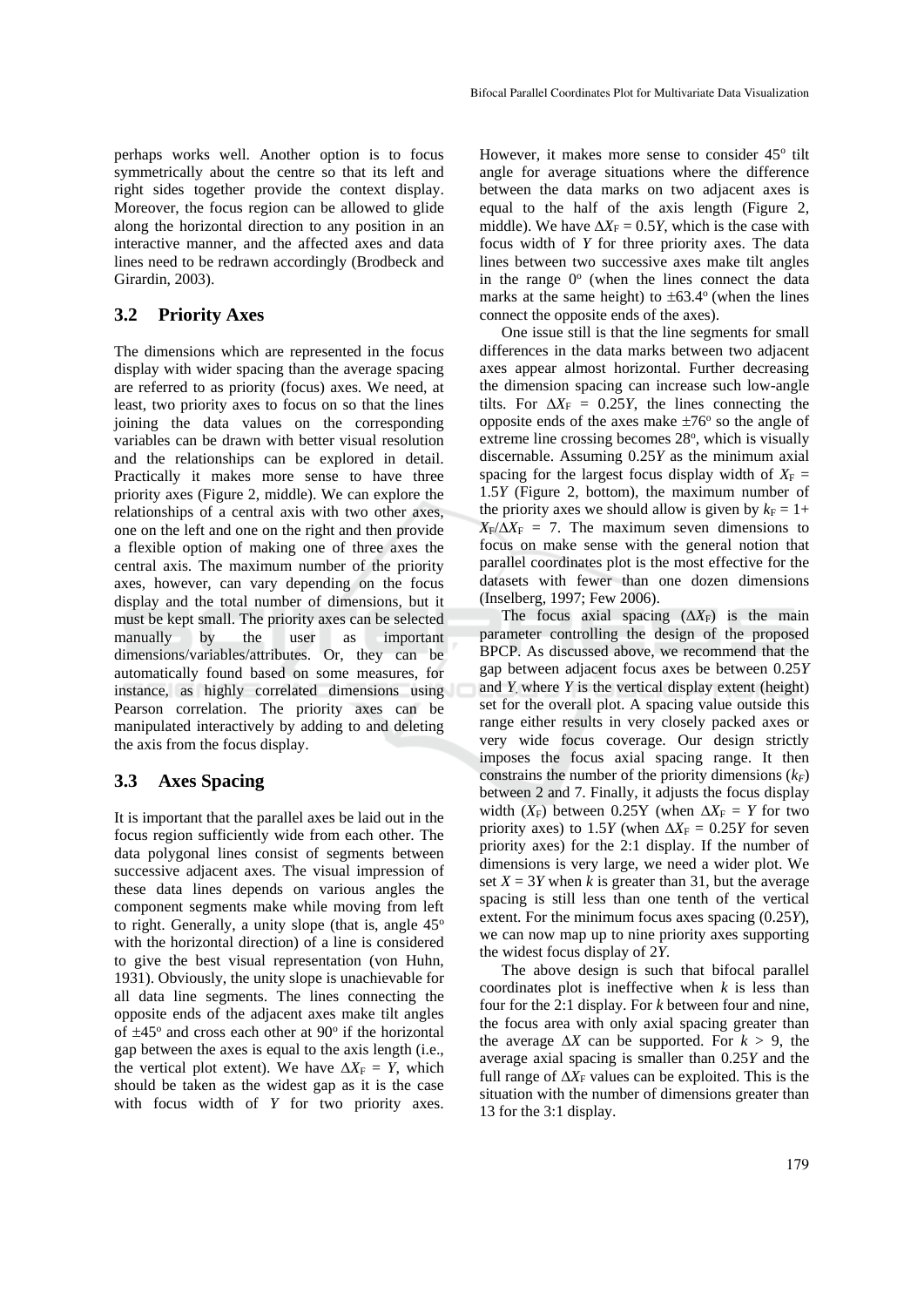#### **ENHANCING FOCUS DISPLAY**  $\blacktriangleleft$

The focus display can be further enriched with additional rendering and analysis options to enable an in-depth, interactive visualization of multivariate data with respect to the priority dimensions.

### **4.1 Axes Management**

Understanding data dimensions in PCP involves the manipulation of the corresponding parallel axes, which enable us to read off the values and ranges of data samples. To facilitate the visual perception of data distributions on the respective dimensions, the axes can encode additional information using overlays like circle and box plots (Figure 3, top). This can be helpful in deciding the priority axes.

Axes reordering option enables the user to detect patterns within the data and pay more attention to important dimensions (Johansson et al., 2008; Lu et al., 2016; Peltonen and Lin, 2017). The pair-wise relationships among the dimensions are easier to interpret when the corresponding axes are adjacent to each other. To explore the relationships of a priority axis with all other priority axes, the concerned axis is first brought to the central part with the data lines redrawn. The central axis represents *CMPG* with its adjacent axes representing *weight* and *HMPG* in Figure 3. City mpg is negatively correlated with weight and positively correlated with highway mpg. To relate the central axis to non-adjacent axes (on its left and right), the data lines are drawn directly connecting to the respective coordinates while suppressing or even removing the intermediate axes and line segments (Figure 3). This helps examine the relationships of city mpg with four more variables including origin, horse power, price, and the number of cylinders. Only the focus axes and the corresponding data segments are affected so these operations are fast.

### **4.2 Data Presentation**

A large dataset can be better understood by breaking it into subsets/groups and then performing inter- and intra-group analyses. The user can choose a priority axis (referred to as active axis drawn first) to map the dataset into multiple subsets. If the active axis represents categorical variable, the data samples corresponding to each coordinate value form asubset. For instance, the automobile dataset has three values for the *origin* variable which result in three subsets: American, European, and Japanese cars (shown by red, green and blue in Figure 4). For



Figure 3: Focus PCP (2*Y*/3 wide) of 7 priority axes on left and context PCP (*Y*/3 wide) on right. Circle plot for categorical variable and boxplots for continuous variables are shown. The data lines are directly drawn (red) from the central axis to next-nearest neighbours (middle) and nextnext-nearest neighbours (bottom).

a continuous variable, data groups correspond to different, non-overlapping ranges of data values. For instance, three groups can represent low 1/4, mid 1/2 and high 1/4 intervals on the axis representing, say *price* variable. Different clustering techniques (Fua et al., 1999; Zhou et al., 2008) can be used to identify groups for a multiple-set mapping of a given dataset.

Scatterplot is effective in correlation perception and similarity detection (Huamin et al., 2012; Kanjanabose et al., 2015). We add scatterplot for all priority axes pair directly below their respective PCP (Figure 4). The width and height of the scattered plot is adjusted based on the focus axial gap  $\Delta X_F$ . In each scatter plot, the vertical axis is the same as the priority axis just above it and the horizontal axis is the right adjacent priority axis. The data lines in the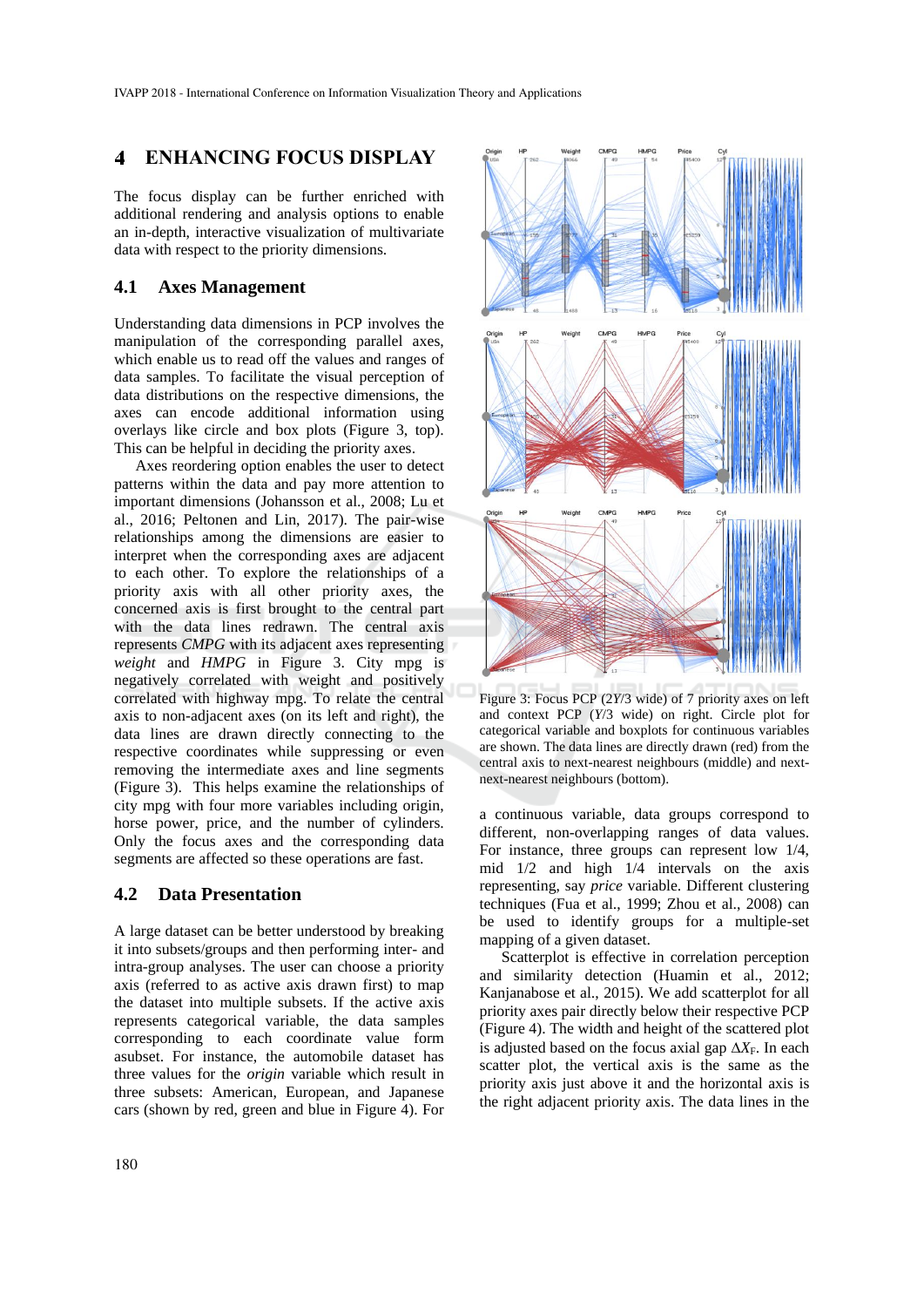PCP and data points in the scatterplot can be brushed in a consistent way so that two plots can complement each other. The focus display can be also appended with a data table instead to show the actual data values on the priority axes.



Figure 4: Focus region showing three nested PCPs, one for each subset of the automobile data: American (red), European (green), and Japanese (blue). The nested plots are symmetrically placed in between adjacent priority axes. The context region shows a normal compact PCP. Scatter plots are for the adjacent priority axes pairs.

### **4.3 Nested PCP**

The nested parallel coordinates plot method has recently been proposed to perform comparative visualization of two or more datasets (Wang, 2016). It helps in exploring both intra-set and inter-set correlations among different variables/parameters from a single visualization when multiple datasets need to be analyzed together. We adopt this method to visualize multiple subsets (groups/clusters) of the data with respect to the priority axes (Figure 4). We treat these subsets as if they were different datasets and visualize them as different PCPs by embedding juxtaposed plots within in the normal plot. The original priority axes are globally scaled and the data lines for different groups are superimposed (overlapped) in the regions near the axes thereby enabling direct intergroup comparison. The nested axes are locally scaled and laid out in the central region between the adjacent original axes pairs thereby enabling visualization of different data subsets in distinct PCPs. The left and right axes in each nested plot are the same as the original priority axes on its left and right.

The default width of a nested PCP is set at onethird of the focus axial spacing  $(\Delta X_F)$  symmetrically about the middle line between the original adjacent axes pair. The horizontal spread can be adjusted by

calculating the positions of two axes in the  $i<sup>th</sup>$  nested pair as  $(i - 0.5)\Delta X_F \pm \Delta x$ , where  $i = 1, 2, ..., k_F-1$ (from the left to the right), and  $\Delta x$  can vary between  $0.1\Delta X_F$  and  $0.4\Delta X_F$ . The vertical extents and positions of the embedded plots are determined by uniformly dividing the original display height *Y*. If  $n_s$  is the number of data subsets/groups ( $n_s = 3$  in Figure 4), the end positions of the  $j^{\text{th}}$  nested axes ( $j =$ 1, 2, ...,  $n_s$  counting from the bottom) are given by  $(j$  $(1 - 0.5)Y/n_s \pm \Delta y$ , where  $\Delta y$  can vary between  $(0.2Y/n_s)$ and  $0.5Y/n<sub>s</sub>$ . Our design assures that the nested axes never overlap with each other horizontally or vertically. The nested plot count should be kept small, not more than five. Explicit encodings, such as bundling and distorting can further aid the visual perception of the data lines (Wang et al., 2016).

### $\overline{\mathbf{5}}$ **SIMPLIFYING CONTEXT DISPLAY**

The proposed bifocal PCP packs all non-priority axes (that is, context axes) much more closely than in the normal plot. As long as they do not overlap with each other, individual dimensions should be readable. However, the data lines depending on their count can clutter the display to varying degree. The goal is to retain the relevant information in the context display and maintain the data continuity. For instance, when brushing is applied, the user should see the effects on the selected data samples not only in *focus* but also in *context* (Figure 5). We can add appropriate axes overlays for showing aggregates or distributions of the data samples along the respective dimensions while removing the data lines (if needed) to minimize visual clutter. It supports interactive ways of translating and reversing the axes.



Figure 5: Focus PCP (2*Y*/3 wide) of 5 priority axes and context PCP (*Y*/3 wide) with a two-level stacking of 20 context axes for the automobile data. The last priority axis (*price)* is repeated in the first level. The last context axis (*width*) in the first level is repeated at the beginning of the second level. Two data items are highlighted in red (light car) and blue (heavy car).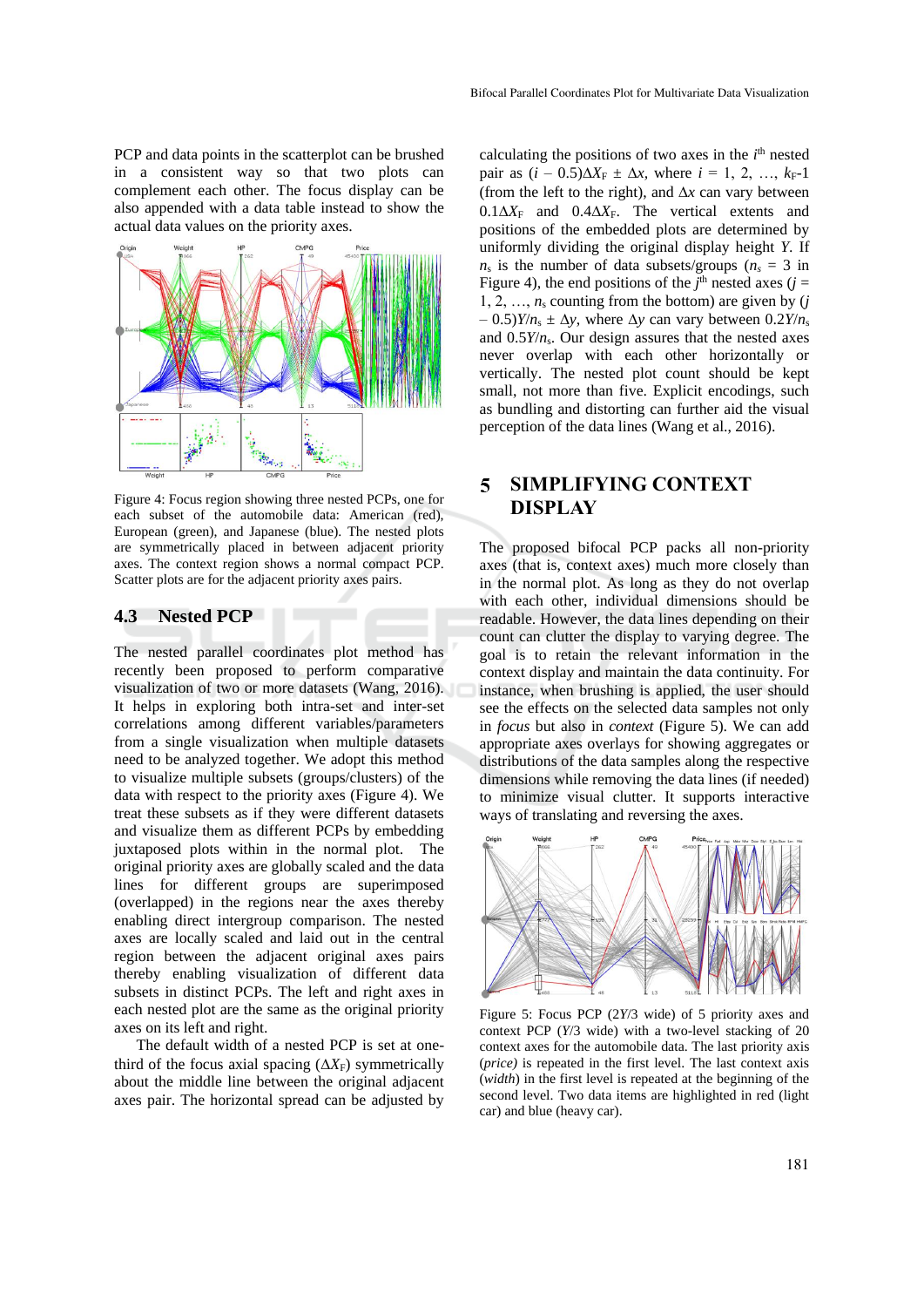To visually discern the dimensions requires that a minimum gap be maintained between the adjacent axes in the context display. This gap depends on the screen resolution and zooming level. The user can set a minimum gap in the number of the pixels such that it can be, say, three times wider than the pixel width of the axes. For total PCP display of the aspect ratio 2:1, such minimum axial spacing is achievable even for the worst situation where 28 axes (out of total maximum 31 axes allowed) are packed in the context display of width 0.5*Y* (with the widest focus area containing only three priority axes). The 3:1 display does not impose an upper bound on the total number of dimensions so the axial spacing in the context area can be arbitrarily small.

To avoid the spacing problem with an arbitrarily large number of dimensions, we propose a multilevel parallel coordinates plot. A similar approach has been previously proposed in the case of the star plot technique (Sangli et al., 2016). The context axes are divided into multiple groups and the context plot area is horizontally partitioned into the equal number of parts or levels. Each axes group is then mapped to a different level subarea which is vertically compressed. It thus represents a vertical stacking of context axes. The width of each subarea is the same as before the split so the axial spacing increases but the axes get shorter. The number of levels (*m*) in the stacked view can be adjusted interactively but should be kept small. The multi-level axial spacing

(when  $m > 1$ ) is constrained to be smaller than  $0.25Y/m<sup>2</sup>$  (that is, the minimum spacing allowed in the focus display divided by  $m^2$ ), where *Y* is the focus display height. Only two-level plot is allowed for the 2:1 display (Figure 5) but more levels are allowed for the 3:1 display. For example, if the context width  $X_C = Y$  for the data containing total 130 dimensions (Figure 6),  $m = 3$  is allowed. Nine are the priority axes and the remaining 121 axes are distributed among three PCP levels. The context axial spacing  $\Delta X_C = X_C/41 = 0.025Y$ , being smaller than 0.25*Y*/9. Assuming that the context display width is 500 pixels, we have  $\Delta X_C = 12$  pixels (that also includes axial width) for a three-level plot. For 400 axes,  $m = 4$  is allowed. For this four-level stacked plot, the axial spacing is  $5$  pixels wide if  $X<sub>C</sub>$  $= 500$  pixels. In Figure 6, the data lines taking low *weight* values tell that the heart rate varies considerably among small children (7 to 11 years old). In the context area, these lines mostly remain close, but they are quite scattered on some axes.

#### 6 **CONCLUSIONS**

The parallel coordinates plot becomes less effective when the dimensionality of the data becomes too high. To overcome this problem, we have proposed bifocal parallel coordinates plot (BPCP) to provide



Figure 6: The focus region (2*Y* wide) showing 9 priority axes and the context region (*Y* wide) showing three-level PCPs for the medical dataset consisting of 130 variables. The overall PCP display aspect ratio is 3:1. Each level accommodates 41 context axes. The last priority axis also appears as the first context axis. The first axis in each level is the last axis of the level above it. The data items using a low-weight brush are highlighted in the PCPs and data table.